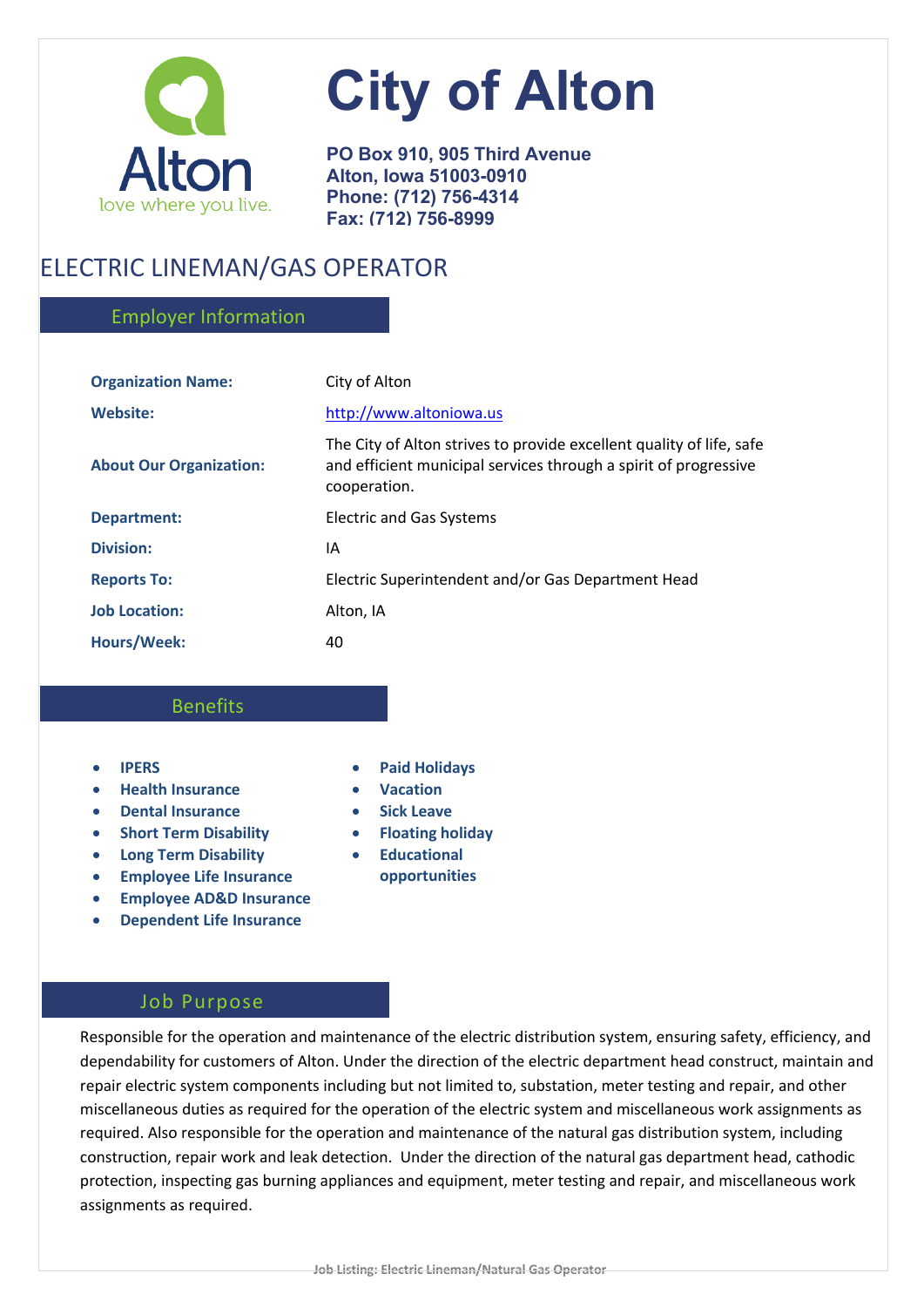#### Duties

### **Electric**

#### **Primary**:

Assist in the operation and maintenance of the Electric Distribution System.

Install and connect single phase and three phase electric services.

Install and energize primary and secondary distribution including conduit, conductors, transformers and all other related material and equipment.

Operate construction equipment, machines and tools as required.

Inspect, test, clean, repair and program electric meters.

Practice safety in all duties for personal, public, and interdepartmental protection.

Perform tree trimming work as assigned.

Assist in substation maintenance as required.

Install and maintain streetlights.

Perform inspections and maintain system records as assigned.

#### **Secondary:**

Locate and mark underground utility lines on-site as requested.

Practice good public relations.

Assume on-call duty assignments for electric department as assigned.

Perform other duties in all departments as apparent, necessary or as determined from time to time by the electric department head.

#### **Gas**

## **Primary:**

Operate construction equipment, machines, and tools.

Fuse gas pipeline for construction and maintenance.

Respond to gas leak calls, detect whether gas is present, ensure personal and public safety, then pursue the necessary repairs.

Inspect gas appliances and equipment as needed.

Inspect, test, repair and recalibrate gas meters and pressure regulators as required.

Make natural gas taps and connections.

Perform leak survey and repair work on gas distribution system.

Maintain and operate the gas odorization system and cathodic protection system.

Maintain gas records as required.

Practice safety in all duties for personal and public protection.

#### **Secondary:**

Locate and mark underground utility lines as requested.

Assume on-call duty assignments for Utility and Public Works departments as assigned.

Perform other duties in all departments as apparent, necessary or as determined from time to time by the natural gas department head.

#### **Public Works**

Assist with street snow removal as determined by the Street department head. Maintain CPO status and conduct testing and reporting for the Alton Swimming Pool. On-call assist with water and wastewater department with weekend duties.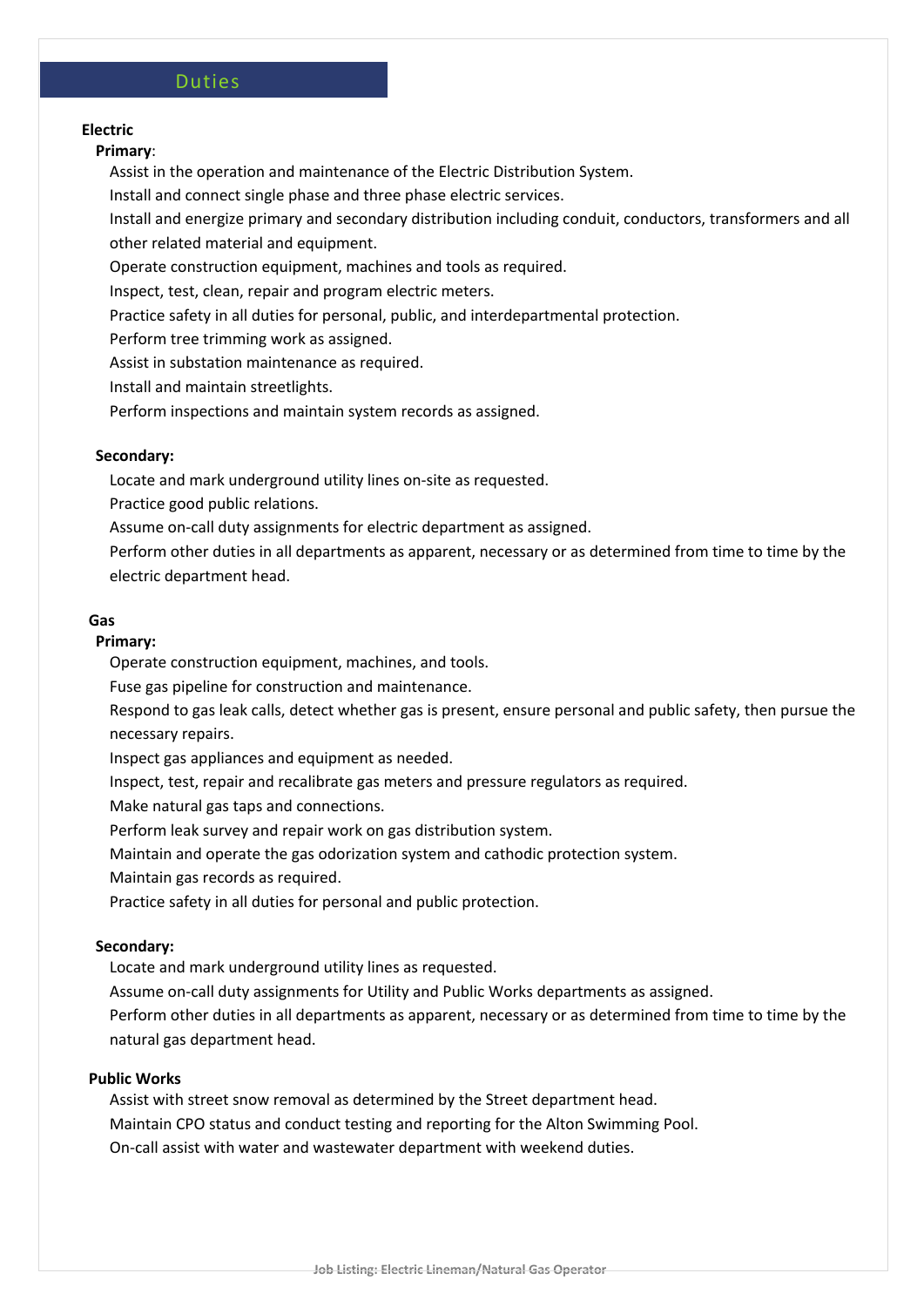# Knowledge, Skills, Abilities

Journey Lineman: Considerable knowledge of tools used in line construction and maintenance work; knowledge of the principles of electrical theory as applied to electrical circuits and wiring systems knowledge of all safety rules as stated in the National Electrical Safety Code. Considerable skill in all the tasks involved in electric transmission and distribution line construction, maintenance, and repair. Ability to understand and follow verbal and written instructions; ability to read and interpret electrical sketches, diagrams, and blueprints; ability to use line tools and testing equipment; ability to establish and maintain effective working relationships with citizens, supervisors, and co-workers; ability to operate laptop computer, digger derrick, bucket trucks, trencher, pickup trucks, and related equipment.

Lineman: Basic knowledge of materials, tools and equipment used in power line construction, repair, and maintenance; knowledge of electricity as applied to distribution systems is preferred. Basic knowledge of occupational hazards and proper safety precautions of the lineman trade/profession knowledge of all safety rules as stated in the adopted safety manual. Considerable skill in all the tasks involved in electric transmission and distribution line construction, maintenance, and repair. Ability to understand and follow oral and written instructions quickly and accurately, and under adverse conditions; ability to establish and maintain effective working relationships with citizens, supervisors, and co-workers.

Gas Operator: Basic knowledge is required of methods, practices, equipment and tools used for natural gas servicing to provide inspection and adjustment on all types of natural gas equipment; recognize occupational hazards and follow safety precautions; strong mechanical ability; effective public relations; ability to operate construction and excavation equipment and power tools; ability to control emergency situations; ability to maintain a positive attitude and help enhance the organization's image; provide good customer service and communicate effectively. Residency within the Corporate Limits of Alton is required.

# Experience

**Years of Experience** Lineman 0-3 Journeyman Lineman 5+ Gas Operator 0-2

> Graduation from an accredited high school or vocational school; or equivalent combination of experience and training which provides the required knowledge, skills, and abilities to perform the job functions as defined. Additional training as provided through schools and training sessions is needed on an on-going basis.

#### **Education**

If journeyman, must have journeyman certificate from an accredited apprenticeship program or 5+ years of experience in underground linework.

Gas operator Experience with pipeline construction, excavating equipment operating machinery, power tools, hand tools, plumbing and heating and mechanical is preferred.